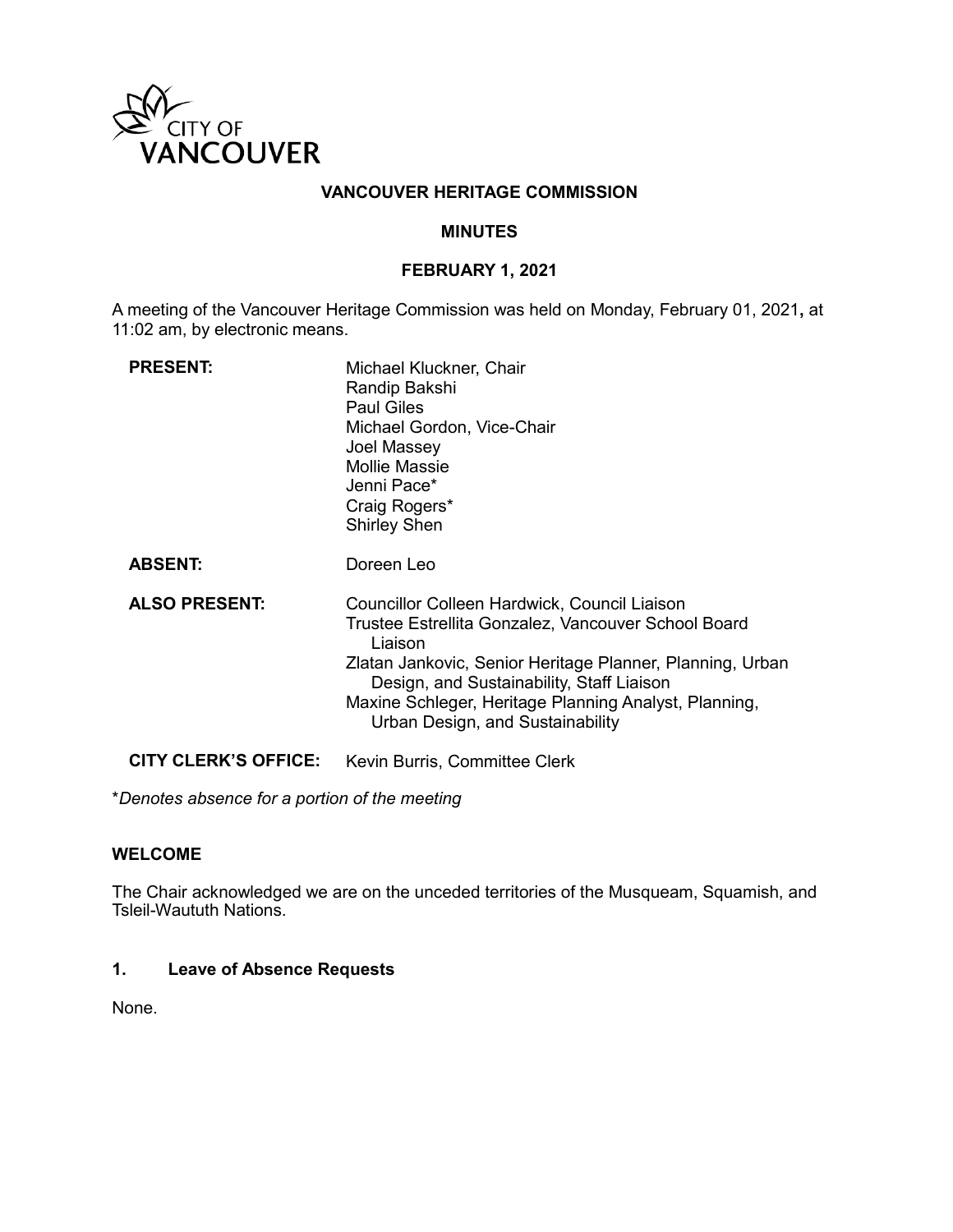# **2. Approval of Minutes**

# MOVED by Commissioner Massie

SECONDED by Commissioner Gordon

THAT the Vancouver Heritage Commission approve the Minutes from the meeting of Monday, January 11, 2021, as circulated.

#### CARRIED UNANIMOUSLY

(Commissioner Pace and Commissioner Rogers absent for the vote)

#### **3. 526 Granville St. – The Leckie Block VHR "B" RZ-2020-00053**

Applicants:

- Ryan Bragg, Principal, Architect, Perkins & Will
- Aik Ablimit, Architect, Perkins & Will
- Donald Luxton, Heritage Consultant

#### Staff:

- Zlatan Jankovic, Senior Heritage Planner
- Nicholas Danford, Rezoning Planner
- Carl Stanford, Development Planner

Ryan Bragg and Donald Luxton provided a presentation on the proposed changes and additions to the Leckie Building. Subsequently, staff and applicants responded to questions and comments from Commissioners.

MOVED BY Commissioner Massie SECONDED BY Commissioner Massey

#### WHEREAS

- 1. The Leckie Block at 526 Granville Street is a three-storey, 19th century building listed as a B on the Vancouver Heritage Register;
- 2. The proposed development of the site will restore the Romanesque-style sandstone façades of the Leckie Block on the west, south and east elevations, rehabilitate its windows and return its Granville Street storefront to the original 1900-era design, and presents the possibility of restoration of the structure of the heritage building;
- 3. The City of Vancouver subscribes to the *Standards and Guidelines for the Preservation of Historic Places in Canada*, which states in Section 11 that new work be physically and visually compatible with, subordinate to and distinguishable from the historic place;
- 4. The maximum density in the Downtown District Official Development Plan for this site is 9 FSR;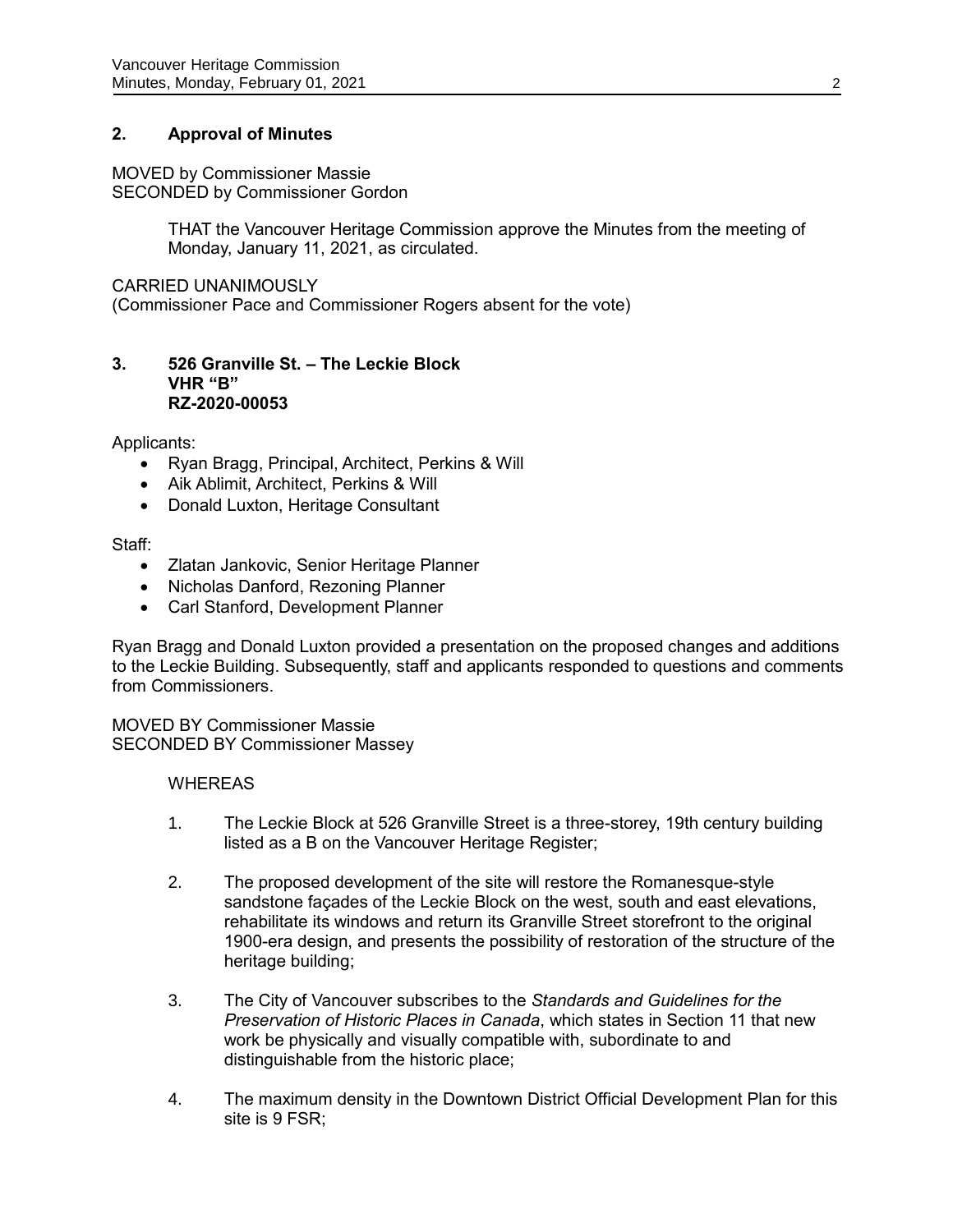- 5. The proposed 24-storey office tower, giving the site an FSR of 20.98, is set back from the Leckie Block's principal façade at the third floor level but is cantilevered over the historic building;
- 6. The cantilever and the size of the diagonal bracing of the tower appear to overwhelm the heritage building, making the tower neither visually compatible nor subordinate to it; and
- 7. The applicant has provided no shadow studies to demonstrate the impact of the tower on the Granville Street pedestrian experience, and on the neighbouring building to the north – the A-listed, designated former Bank of Montreal Building at 640 West Pender/500 Granville Street now used by the Segal School of Business.

THEREFORE BE IT RESOLVED THAT the Vancouver Heritage Commission does not support the application for 526 Granville Street – the Leckie Block, as presented, and requests the retention of the heritage building rather than just its façades, and alterations to the design to reduce the bulk of the tower, to set it back from the Granville and laneway property lines and to reduce its shadow impact on the designated heritage building at 640 West Pender Street;

FURTHER THAT the Commission requests design development of the tower itself to reduce the visual dominance of its diagonal bracing.

CARRIED (Commissioner Rogers opposed)

\* \* \* \* \*

*The Commission recessed at 12:45 pm and reconvened at 12:52 pm.*

\* \* \* \* \*

# **4. Strathcona Elementary – Building D VHR "A"**

Presenters:

- Estrellita Gonzalez, Trustee, VSB
- Janson Ho, Project Office, VSB

Staff:

Zlatan Jankovic, Senior Heritage Planner

Trustee Gonzalez and Janson Ho provided a presentation on the proposed seismic upgrading to Strathcona Elementary School, and potential uses for Building D. Subsequently, staff and presenters responded to questions and comments from Commissioners.